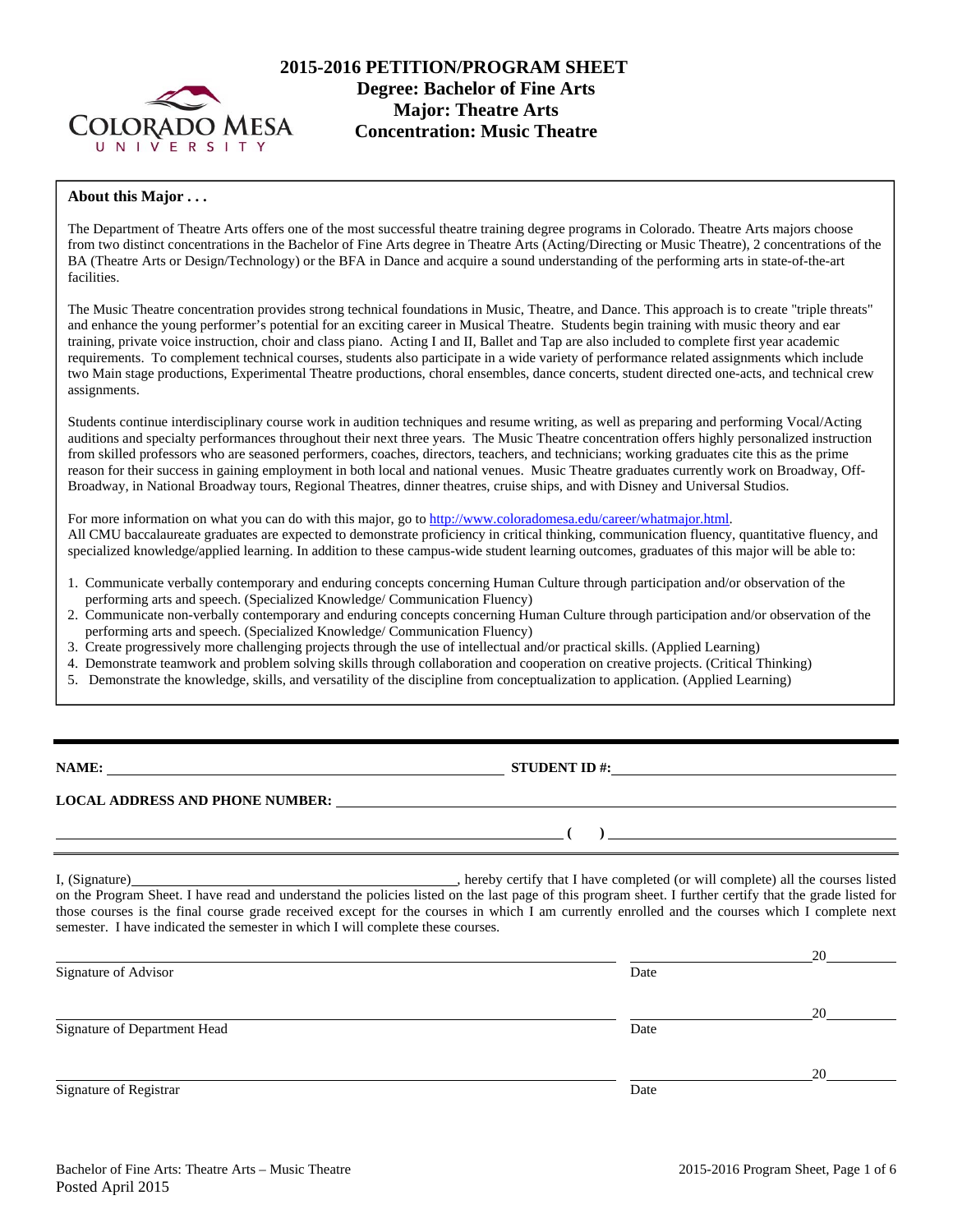#### **DEGREE REQUIREMENTS:**

- 120 semester hours total (Students must complete a minimum of 30 of the last 60 hours of credit at CMU, with at least 15 semester hours in major discipline courses numbered 300 or higher).
- 40 upper division credits (A minimum of 15 taken at the 300-400 course levels within the major at CMU).
- 2.00 cumulative GPA or higher in all CMU coursework.
- 2.00 cumulative GPA or higher in coursework toward the major content area.
- Pre-collegiate courses (usually numbered below 100) cannot be used for graduation.
- A student must follow the CMU graduation requirements either from 1) the program sheet for the major in effect at the time the student officially declares a major; or 2) a program sheet for the major approved for a year subsequent to the year during which the student officially declares the major and is approved for the student by the department head. Because a program may have requirements specific to the degree, the student should check with the faculty advisor for additional criteria. It is the student's responsibility to be aware of, and follow, all requirements for the degree being pursued. Any exceptions or substitutions must be approved by the student's faculty advisor and Department Head.
- When filling out the program sheet a course can be used only once.
- Essential Learning Capstone should be completed between 45 and 75 hours.
- See the "Undergraduate Graduation Requirements" in the catalog for additional graduation information.

**ESSENTIAL LEARNING REQUIREMENTS** (31 semester hours) See the current catalog for a list of courses that fulfill the requirements below. If a course is an Essential Learning option and a requirement for your major, you must use it to fulfill the major requirement and make a different selection for the Essential Learning requirement.

|                                                                                                                      |                                       |                                                                                                                                                                                                                                      | MUSL 15            |
|----------------------------------------------------------------------------------------------------------------------|---------------------------------------|--------------------------------------------------------------------------------------------------------------------------------------------------------------------------------------------------------------------------------------|--------------------|
| Course No Title                                                                                                      |                                       | Sem.hrs Grade Term/Trns                                                                                                                                                                                                              | <b>MUSL 13</b>     |
|                                                                                                                      |                                       |                                                                                                                                                                                                                                      | MUSL <sub>23</sub> |
| <b>English</b> (6 semester hours, must receive a grade of "C" or better and                                          |                                       |                                                                                                                                                                                                                                      | MUSL <sub>23</sub> |
| must be completed by the time the student has 60 semester hours.)                                                    |                                       |                                                                                                                                                                                                                                      | MUSL <sub>33</sub> |
| ENGL 111 English Composition                                                                                         | 3 <sup>7</sup>                        | <u> Alberta Communication (Communication (Communication (Communication (Communication (Communication (Communication (Communication (Communication (Communication (Communication (Communication (Communication (Communication (Co</u> | MUSL <sub>33</sub> |
| ENGL 112 English Composition                                                                                         | $\begin{array}{c} 3 \\ 3 \end{array}$ | <u>and the state of the state</u>                                                                                                                                                                                                    | MUSL 43            |
|                                                                                                                      |                                       |                                                                                                                                                                                                                                      | MUSL 43            |
| <b>Math MATH 110 or higher</b> (3 semester hours, must receive a grade of                                            |                                       |                                                                                                                                                                                                                                      |                    |
| "C" or better, must be completed by the time the student has 60 semester                                             |                                       |                                                                                                                                                                                                                                      | Select 4 1         |
| hours.)                                                                                                              |                                       |                                                                                                                                                                                                                                      | ensemble           |
|                                                                                                                      |                                       |                                                                                                                                                                                                                                      | MUSP               |
|                                                                                                                      |                                       |                                                                                                                                                                                                                                      | MUSP               |
|                                                                                                                      |                                       |                                                                                                                                                                                                                                      | MUSP_              |
| <b>Humanities</b> (3 semester hours)                                                                                 |                                       |                                                                                                                                                                                                                                      | MUSP               |
| <u> 1999 - Johann John Harry Harry Harry Harry Barnett, amerikan bisher baser og blev blev blev blev blev blev b</u> |                                       |                                                                                                                                                                                                                                      |                    |
| Social and Behavioral Sciences (6 semester hours)                                                                    |                                       |                                                                                                                                                                                                                                      | Course N           |
|                                                                                                                      |                                       |                                                                                                                                                                                                                                      | Select 4 s         |
|                                                                                                                      |                                       |                                                                                                                                                                                                                                      | Courses)           |
| <b>Natural Sciences</b> (7 semester hours, one course must include a lab)                                            |                                       |                                                                                                                                                                                                                                      | DANC _             |
|                                                                                                                      |                                       |                                                                                                                                                                                                                                      | DANC _             |
| <u> 22 maart - Samuel Samuel Samuel (1982), seeraal een senaal een van de steedste van de steedste van de steeds</u> |                                       |                                                                                                                                                                                                                                      | DANC               |
|                                                                                                                      |                                       |                                                                                                                                                                                                                                      |                    |
| ____ __L ____________________ _____ _____ _____                                                                      |                                       |                                                                                                                                                                                                                                      |                    |
|                                                                                                                      |                                       |                                                                                                                                                                                                                                      | Select 4 s         |
| <b>History</b> (3 semester hours)                                                                                    |                                       |                                                                                                                                                                                                                                      | DANC_              |
| <b>HIST</b>                                                                                                          |                                       |                                                                                                                                                                                                                                      | DANC_              |
|                                                                                                                      |                                       |                                                                                                                                                                                                                                      | DANC_              |
| <b>Fine Arts</b> (3 semester hours)                                                                                  |                                       |                                                                                                                                                                                                                                      |                    |
|                                                                                                                      |                                       |                                                                                                                                                                                                                                      | Select 4 s         |
|                                                                                                                      |                                       |                                                                                                                                                                                                                                      | 336, 337,          |
|                                                                                                                      |                                       |                                                                                                                                                                                                                                      | DANC_              |
|                                                                                                                      |                                       |                                                                                                                                                                                                                                      | <b>DANC</b>        |

| Course No Title  |                                                                         |   | Sem.hrs Grade Term/Trns                     |
|------------------|-------------------------------------------------------------------------|---|---------------------------------------------|
|                  | <b>WELLNESS REQUIREMENT</b> (2 semester hours)                          |   |                                             |
|                  | KINE 100 Health and Wellness                                            | 1 |                                             |
|                  |                                                                         | 1 |                                             |
|                  |                                                                         |   |                                             |
|                  | <b>ESSENTIAL LEARNING CAPSTONE</b> (4 semester hours)                   |   |                                             |
| ESSL 290         | Maverick Milestone                                                      |   |                                             |
|                  | (see English $\&$ math pre-reqs) 3                                      |   |                                             |
| ESSL 200         | Essential Speech (co-requisite) 1                                       |   | <u> 1990 - Jan James James Barnett, p</u>   |
|                  |                                                                         |   |                                             |
|                  | <b>FOUNDATION COURSES</b> (12 semester hours)                           |   |                                             |
| THEA 142 Make-Up |                                                                         | 3 |                                             |
|                  | THEA 153 Acting I: Beginning Acting                                     | 3 | <u> 1989 - Alexandr Alexandr III et al.</u> |
|                  | SPCH 112 Voice and Diction 3                                            |   |                                             |
|                  | One class in a foreign language. Must receive a grade of "C" or better. |   |                                             |
|                  | FLAS 114 & 115 will <b>NOT</b> fulfill this requirement.                |   |                                             |
|                  | $FLA$ <sub>___</sub> ____ ______________________                        | 3 |                                             |
|                  |                                                                         |   |                                             |
|                  | <b>THEATRE ARTS – MUSIC THEATRE MAJOR</b>                               |   |                                             |
|                  | <b>REQUIREMENTS</b> (58 semester hours)                                 |   |                                             |
|                  | Select 1 semester hour from THEA 117 or THEA 118:                       |   |                                             |
| THEA             |                                                                         |   |                                             |
|                  |                                                                         |   |                                             |
|                  | THEA 156 Acting II: Cont. Scenework                                     | 3 |                                             |
|                  | $\pi$                                                                   |   |                                             |

| THEA 156        | Acting II: Cont. Scenework   | 3 |  |
|-----------------|------------------------------|---|--|
| THEA 253        | Acting III: Stage Movement   | 3 |  |
| <b>THEA 255</b> | Music Theatre Techniques     | 3 |  |
| <b>THEA 341</b> | Musical Theatre History and  |   |  |
|                 | Literature                   | 3 |  |
| THEA 355        | Music Theatre Repertoire     | 3 |  |
| THEA 401        | Career Preparation           | 3 |  |
| THEA 494        | Perf. Seminar (Capstone)     | 3 |  |
| MUSA 114        | Theory I                     | 3 |  |
| MUSA 116        | Ear Training/Sight Singing I | 2 |  |
| MUSL 137        | Voice Lessons                |   |  |
| MUSL 137        | Voice Lessons                |   |  |
| MUSL 237        | Voice Lessons                |   |  |
| MUSL 237        | Voice Lessons                |   |  |
| MUSL 337        | Voice Lessons                |   |  |
| <b>MUSL 337</b> | Voice Lessons                |   |  |
| MUSL 437        | Voice Lessons                |   |  |
| MUSL 437        | Voice Lessons                |   |  |
|                 |                              |   |  |

#### **Select 4 lower division semester hours from MUSP – choir**

| ensembles: |  |  |
|------------|--|--|
| MUSP       |  |  |
| MUSP       |  |  |
| MUSP       |  |  |
| MUSP       |  |  |
|            |  |  |

Course No Title Sem.hrs Grade Term/Trns

|  |  |  |  | Select 4 semester hours from list on pg 4. (Ballet Technique |
|--|--|--|--|--------------------------------------------------------------|
|  |  |  |  |                                                              |

| Courses):   |  |  |
|-------------|--|--|
| <b>DANC</b> |  |  |
| <b>DANC</b> |  |  |
| <b>DANC</b> |  |  |
|             |  |  |

#### **Select 4 semester hours from list on pg 4. (Jazz Technique Courses):**  DANC \_\_\_\_ \_\_\_\_\_\_\_\_\_\_\_\_\_\_\_\_\_\_\_\_\_\_\_\_ \_\_\_\_ \_\_\_\_\_ \_\_\_\_\_\_\_\_

| ----         |  |  |  |
|--------------|--|--|--|
| DANC         |  |  |  |
| DANC<br>DANC |  |  |  |

| Select 4 semester hours from DANC 177 & 177L, DANC 236, 237, |
|--------------------------------------------------------------|
| 336, 337, 436, 437 (Tap Technique Courses):                  |
| DANC                                                         |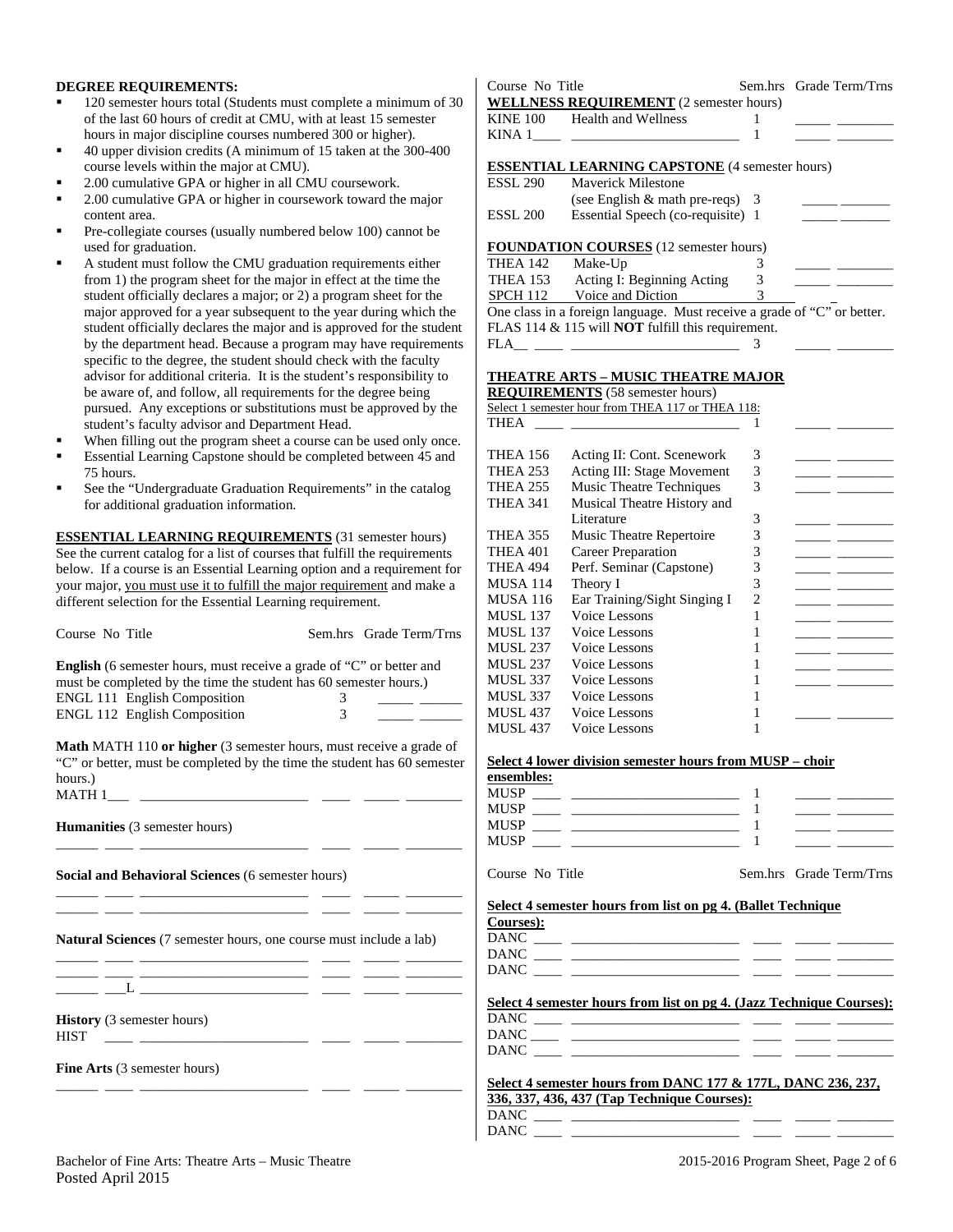|          | <b>Three Semester Hours chosen from the following</b>                                                                  |
|----------|------------------------------------------------------------------------------------------------------------------------|
|          | <b>Performance Options (3)</b>                                                                                         |
|          | THEA 119,120, 219, 220 Technical Performance or                                                                        |
|          | THEA 147,148,247, 248 Drama Performance or                                                                             |
|          | DANC 155, 256, 356 Dance Performance                                                                                   |
|          |                                                                                                                        |
|          | <u> The Common School (1988)</u>                                                                                       |
|          |                                                                                                                        |
|          |                                                                                                                        |
|          | <b>Four Semester Hours chosen from the following Music</b>                                                             |
|          | <b>Theatre Support Courses: (4)</b>                                                                                    |
|          | <b>ANY</b> Theatre, Music or Dance Course                                                                              |
|          |                                                                                                                        |
|          | <u> 1989 - Johann John Harry Harry Harry Harry Harry Harry Harry Harry Harry Harry Harry Harry Harry Harry Harry H</u> |
|          |                                                                                                                        |
|          |                                                                                                                        |
|          |                                                                                                                        |
|          |                                                                                                                        |
|          | Students deficient in Piano skills will be required to complete                                                        |
|          | MUSA 130 Class Piano I (2) & MUSA 131 Class Piano II (2)                                                               |
|          |                                                                                                                        |
| Courses) | (May take as lower division electives or MT Support                                                                    |
|          |                                                                                                                        |
|          | Students deficient in theory skills will be required to                                                                |
|          | complete MUSA 113 Fundamentals of Theory before taking                                                                 |
|          |                                                                                                                        |
|          |                                                                                                                        |
|          | <b>Theatre Arts: Music Theatre Concentration (58 semester hours)</b>                                                   |
|          |                                                                                                                        |
|          | <b>THEA 117 or 118 Play Production (1)</b>                                                                             |
|          | <b>THEA 142 Make-up Foundations Course (3)</b>                                                                         |
|          | <b>THEA 153 Acting I-Foundations Course (3)</b><br><b>THEA 156 Acting II - Contemporary Scenework (3)</b>              |

**THEA 255 Music Theatre Techniques(3) THEA 341 Music Theatre History and Literature (3)** 

**THEA 355 Music Theatre Repertoire (3) THEA 401 Career Preparation (3)** 

### **Select 4 semester hours from Ballet Technique Courses:**

DANC 181 Ballet I (2) DANC 234 Ballet IIA (2) DANC 235 Ballet IIB (2)

### **Select 4 semester hours from Jazz Technique Courses:**

DANC 182 Jazz I (2) DANC 232 Jazz IIA (2) DANC 2733 Jazz IIB (2) DANC 332 Jazz IIIA  $(2)$ 

### **Select 4 semester hours from Tap Technique Courses:**

DANC184 Tap I (2) DANC 235 Tap IIA (2) DANC 237 Tap IIB (2) DANC 335 Tap IIIA (2)

## **Select 3 Semester Hours chosen from the following Performance Options**

THEA 119,120, 219, 220 Technical Performance **OR**  THEA 147,148,247, 248 Drama Performance **OR** 

Bachelor of Fine Arts: Theatre Arts – Music Theatre 2015-2016 Program Sheet, Page 3 of 6 Posted April 2015

## **MUSA 114. (MUSA 113 may be taken as a lower division elective or MT Support Course)**

## **MT Majors are required to take SPCH 112 to fulfill their Essential Learning Applied Studies requirement**

**Electives** (All college level courses appearing on your final transcript, **not listed above** that will bring your total semester hours to 120 hours.) (**13 semester hours; additional hours of upper division may be needed.)** 

Course No Title Sem.hr Grade Term/Trns

|  |                          | - 1                      |  |
|--|--------------------------|--------------------------|--|
|  | Ξ.                       |                          |  |
|  |                          |                          |  |
|  | $\overline{\phantom{0}}$ | $\overline{\phantom{a}}$ |  |
|  |                          |                          |  |
|  | Ξ.                       | $\overline{\phantom{0}}$ |  |
|  | $\overline{\phantom{0}}$ | $\sim$                   |  |
|  |                          | $\overline{\phantom{a}}$ |  |
|  | $\overline{\phantom{0}}$ | - 1                      |  |
|  |                          |                          |  |
|  | —                        |                          |  |
|  |                          | $\overline{\phantom{a}}$ |  |
|  |                          |                          |  |
|  | $\overline{\phantom{0}}$ | - -                      |  |

**THEA 494 Performance Seminar (Capstone) (3) MUSA 114 Theory 1 (3) MUSA 116 Ear Training/Sight Singing (2) MUSL 137 Voice Lessons (1) MUSL 237 Voice Lessons (1) MUSL 337 Voice Lessons (1) MUSL 437 Voice Lessons (1) Select 4 lower division semester hours from MUSP – choir ensembles MUSP courses**

DANC 334 Ballet IIIA (2)

DANC 335 Ballet IIIB (2) DANC 434 Ballet IVA (2) DANC 435 Ballet IVB (2)

DANC 333 Jazz IIIB (2) DANC 432 Jazz IVA (2) DANC 433 Jazz IVB (2)

DANC 336 Tap IIIB (2) DANC 435 Tap IVA (2) DANC 436 Tap IVB (2)

DANC 156, 256, 356 Dance Performance

# **Select 4 Semester Hours chosen from the following Music Theatre Support Courses:**

**ANY** Theatre, Music or Dance Course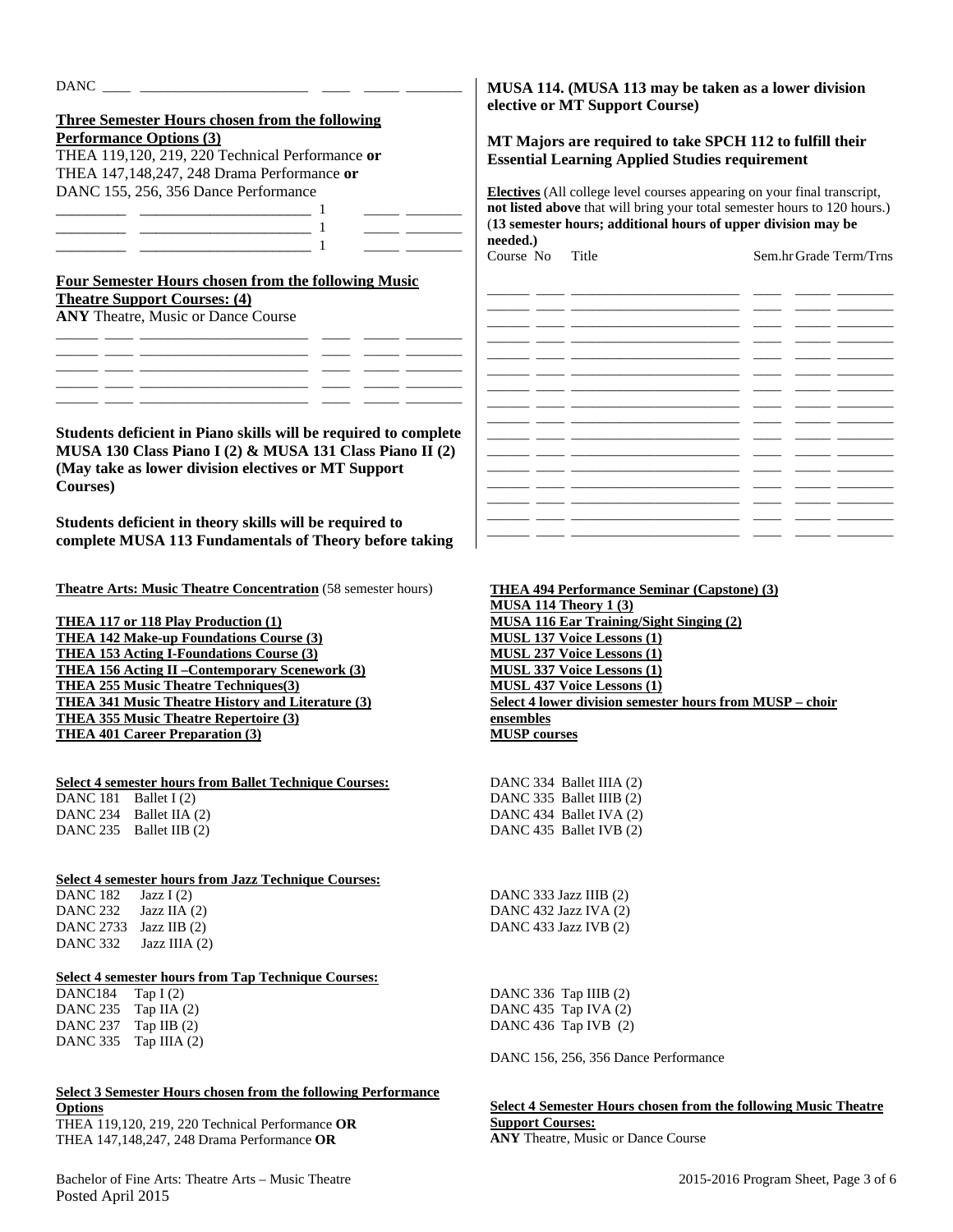**Students deficient in Piano skills will be required to complete MUSA 130 Class Piano I (2) & MUSA 131 Class Piano II (2) (May take as lower division elective or MT Support Course)** 

**Students deficient in theory skills will be required to complete MUSA 113 Fundamentals of Theory before taking MUSA 114. (MUSA 113 may be taken as a lower division elective or MT Support Course)** 

General Electives: 13 Semester Hours; additional upper division hours may be needed.

Students are required to participate in exit examinations and other programs deemed necessary to comply with the college accountability requirement. All degree requirements must be completed as described above. Any exceptions or substitutions must be recommended in advance by the Faculty Advisor and approved by the Department Head.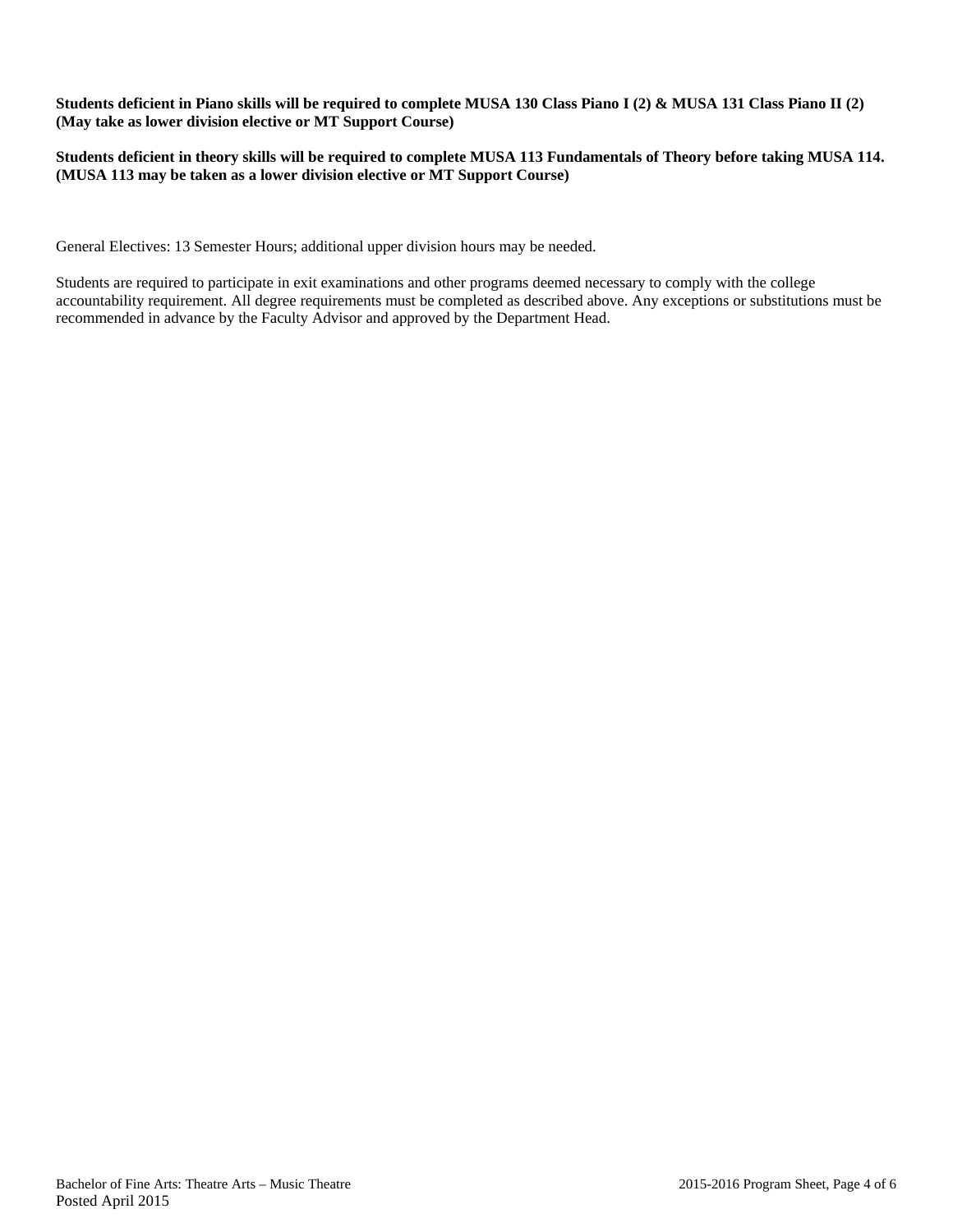# **SUGGESTED COURSE SEQUENCING FOR A MAJOR IN THEATRE ARTS – MUSIC THEATRE CONCENTRATION**

This is a recommended sequence of course work. Certain courses may have prerequisites or are only offered during the Fall or Spring semesters. It is the student's responsibility to meet with the assigned advisor and check the 2 year course matrix on the website for course availability.

# **FRESHMAN YEAR**

|                              | <b>Hours</b> |                 |                            | <b>Hours</b>                                                                      |
|------------------------------|--------------|-----------------|----------------------------|-----------------------------------------------------------------------------------|
| <b>English Composition</b>   |              | <b>ENGL 112</b> | <b>English Composition</b> |                                                                                   |
| Theory I                     |              | <b>ESSL</b>     | <b>History</b>             |                                                                                   |
| Ear Training/Sight Singing I | 2            | <b>MUSL 137</b> | Voice Lessons              |                                                                                   |
| Voice Lessons                |              | <b>MUSP XXX</b> | <b>Choral Ensemble</b>     |                                                                                   |
| <b>Choral Ensemble</b>       |              | THEA 118        | <b>Play Production</b>     |                                                                                   |
| Acting I: Beginning Acting   | 3            | <b>THEA 156</b> |                            | 3                                                                                 |
| Tap/Jazz/Ballet              | 2            | <b>DANC</b>     | Tap/Jazz/Ballet            |                                                                                   |
| Performance Option           |              |                 |                            |                                                                                   |
|                              | 16           |                 |                            | 15                                                                                |
|                              |              |                 |                            | <b>Spring Semester</b><br>Acting II: Contemporary Scenework<br>Performance Option |

## **SOPHOMORE YEAR**

| <b>Fall Semester</b> |                                 | <b>Hours</b> | <b>Spring Semester</b> |                               | <b>Hours</b>   |
|----------------------|---------------------------------|--------------|------------------------|-------------------------------|----------------|
| <b>ESSL</b>          | Social/Behavioral Sciences      |              | <b>ESSL</b>            | Social/Behavioral Science     |                |
| MATH XXX             | $(110 \text{ or higher})$       |              | ESSL                   | Natural Science w/lab         | $\overline{4}$ |
| <b>MUSL 237</b>      | Voice Lessons                   |              | <b>KINE 100</b>        | <b>Health and Wellness</b>    |                |
| MUSP XXX             | <b>Choral Ensemble</b>          |              | <b>MUSL 237</b>        | Voice Lessons                 |                |
| <b>THEA 253</b>      | Acting III: Stage Movement      |              | <b>MUSP XXX</b>        | <b>Choral Ensemble</b>        |                |
| <b>THEA 255</b>      | <b>Music Theatre Techniques</b> |              | THEA 341               | Musical Theatre History & Lit | 3              |
| <b>DANC</b>          | Tap/Jazz/Ballet                 |              | <b>DANC</b>            | Tap/Jazz/Ballet               | $\overline{2}$ |
|                      |                                 | 16           |                        |                               | 15             |

# **JUNIOR YEAR**

| <b>Fall Semester</b>      |                          | <b>Hours</b> | <b>Spring Semester</b>   |                           | <b>Hours</b>  |
|---------------------------|--------------------------|--------------|--------------------------|---------------------------|---------------|
| FLA_Foreign Language Req. |                          |              | <b>ESSL</b>              | <b>Natural Sciences</b>   |               |
| <b>SPCH 112</b>           | Voice and Diction        |              | <b>ESSL 290</b>          | <b>Maverick Milestone</b> | 3             |
| MUSL 337                  | Voice Lessons            |              | <b>ESSL 200</b>          | <b>Essential Speech</b>   |               |
| THEA 142                  | Make-Up                  |              | <b>ESSL</b>              | <b>Humanities</b>         | 3             |
| THEA 355                  | Music Theatre Repertoire |              | <b>MT Support Course</b> |                           | 2             |
| DANC                      | Tap/Jazz/Ballet          |              | <b>DANC</b>              | Tap/Jazz/Ballet           | $\mathcal{L}$ |
|                           |                          | 15           | <b>MUSL 337</b>          | Voice Lessons             |               |
|                           |                          |              | Performance Option       |                           |               |
|                           |                          |              |                          |                           | 16            |

## **SENIOR YEAR**

| <b>Fall Semester</b> |                    | <b>Hours</b>            | <b>Spring Semester</b>   |                                   | <b>Hours</b> |
|----------------------|--------------------|-------------------------|--------------------------|-----------------------------------|--------------|
| <b>ESSL</b>          | Fine Arts          |                         | <b>KINA</b>              | Activity                          |              |
| <b>MUSL 437</b>      | Voice Lessons      |                         | THEA 494                 | Performance Seminar (MT Capstone) | 3            |
| THEA 401             | Career Preparation |                         | <b>MT Support Course</b> |                                   | 2            |
| Elective or minor    |                    | $\overline{\mathbf{o}}$ | Elective or minor        |                                   |              |
|                      |                    | 13                      | <b>MUSL 437</b>          | Voice Lessons                     |              |
|                      |                    |                         |                          |                                   | 14           |

**Performance Option:** Select 3 credits from: THEA 119, 120, 219, 220 **OR** THEA 147, 148, 247, 248 **OR** DANC 156, 256, 356

**16**